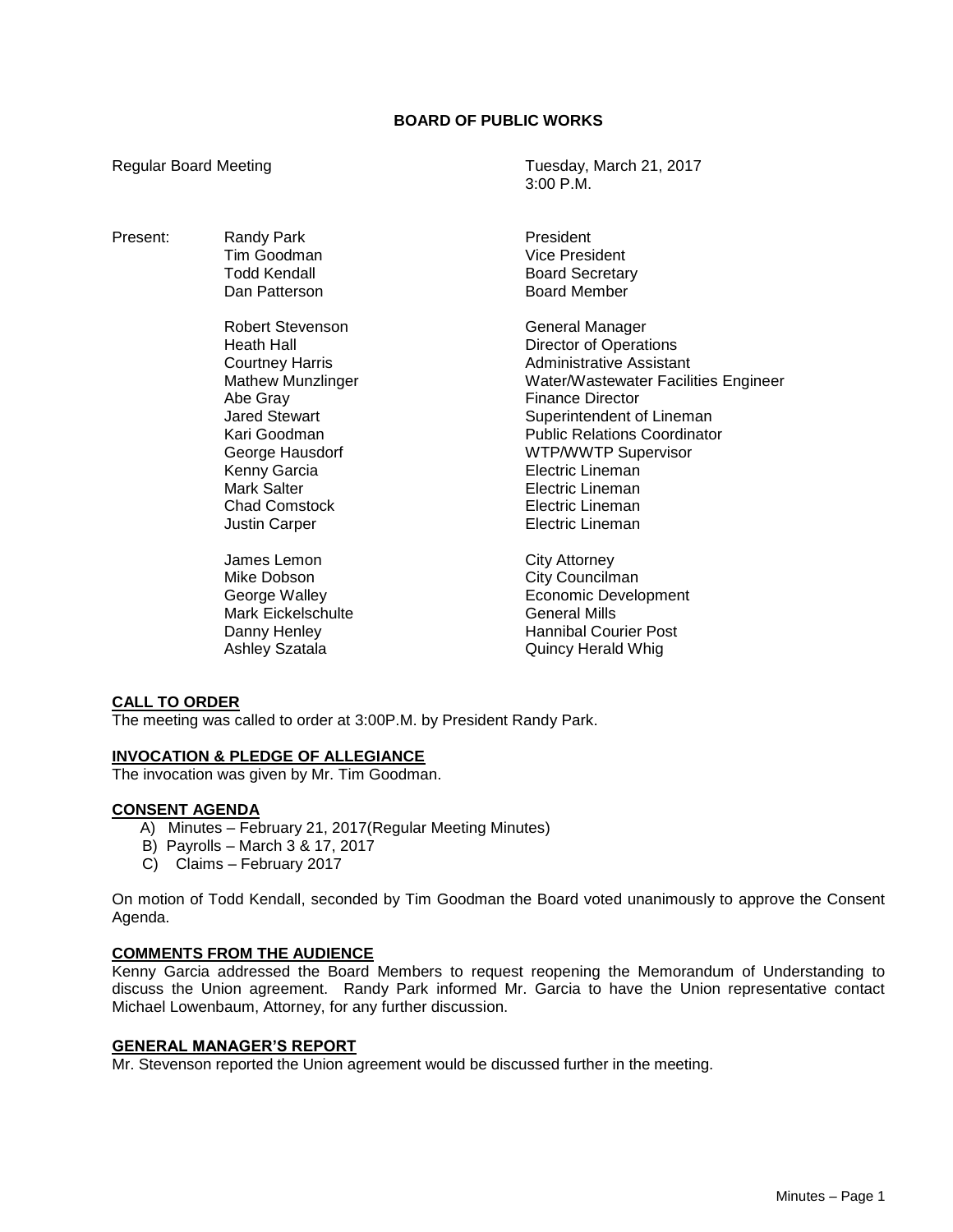Mr. Stevenson presented the final Purchase Power Agreement (PPA) from the Missouri Public Utility Alliance (MPUA) related to wind energy. The final agreement will be presented for approval to the City Council as well.

Mr. Stevenson reported he received the provisional 404 Permit from the Corp of Engineers last Friday in the mail regarding the Lakeside Business Technology Park. After review, the permit will have to be approved and signed at the next Board meeting.

Mr. Stevenson reported the Ameren interconnection study is complete. The next step will include a construction Agreement with Ameren.

Mr. Stevenson reported Prairie State has been doing very well coming down from the annual outage. There is a tour scheduled to visit Prairie State on April 20<sup>th</sup>.

Mr. Stevenson reported he attended the MPUA quarterly meetings in Columbia, MO in early March. Business was routine with discussion on the Clean Line testimony upcoming before the MoPSC. There was some discussion and preliminary approval given to the staff to explore options of beginning a service department to provide technical help to member cities with water and sewer problems. The HBPW currently has a contracted employee in the electrical department through MPUA.

Kari Goodman reported she has done several interviews this month addressing the issues of fraud calls that are targeting HBPW customers. Mrs. Goodman also noted there has been a rising interest in the diesel generator project as crews are frequently seen on site at the Oakwood substation preparing the site.

### **OPERATION'S REPORT**

Heath Hall reported the Electric Line Crew continued work on the Diesel Generator project.

Heath Hall reported the Outages were relatively low for the second month in a row. The current 12 month availability rate is still very impressive at 99.992%.

Heath Hall reported the Water Crew repair work slowed down during February. They completed 8 excavations during the month. Six of the excavations were leak repairs with 3 water main repairs, and 3 service repairs. There was one boil order issued along Apache due to the 6 inch main break.

Heath Hall reported the Water Crew installed an Inserta Valve along Market Street in a strategic location to reduce the number of customers out of water during main repairs.

Heath Hall reported the Water Crew will begin fire hydrant flushing the first week of April. There will be two persons flushing in differing areas of town. Both will start near the Water Treatment Plant with one working his way west in the high pressure zone, while the other moves south and east towards the downtown area in the low pressure zone. By flushing with two persons at once, this should cut the total time to flush all 824 fire hydrants in half.

Heath Hall reported the Sewer Crew responded to one Sanitary Sewer Overflow (SSO) during the month of February, and this was the first SSO for 2017.

Heath Hall reported at the Water Treatment Plant, efficiencies continue to improve under the direction of George Hausdorf and Ron Conger. Total Organic Carbon (TOC) and turbidity removals continue to get better while using less chemicals.

Heath Hall reported one employee at the Water Treatment Plant passed the "D" certification exam through MoDNR, and another operator received his "C" certification through reciprocity based upon past treatment experience and certifications from other states. George Hausdorf passed the "A" certification exam.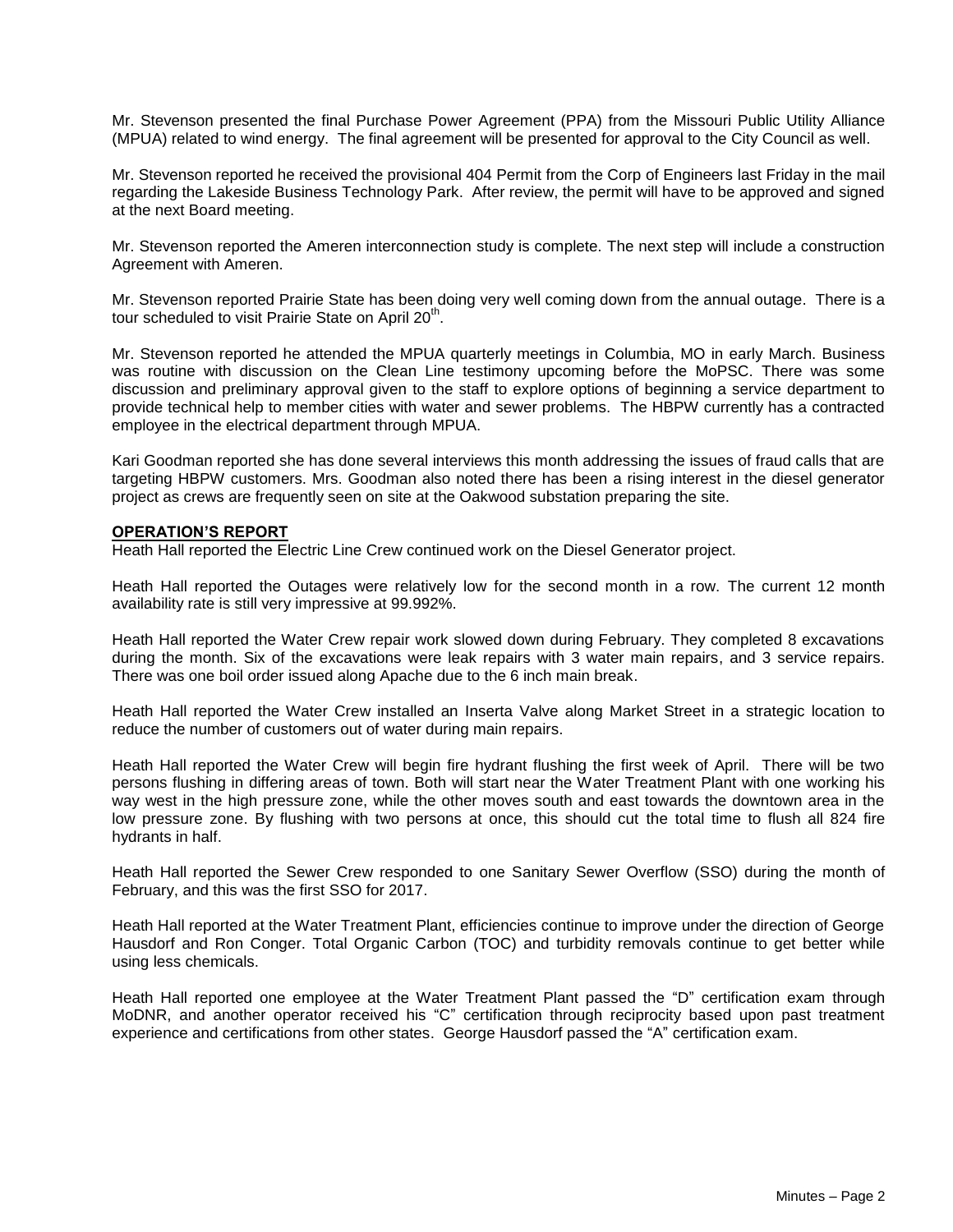### **FINANCIAL REPORT**

Abe Gray presented the Board with the financial results for the month of February 2017, Year to date results, Key Financial Ratios, and Dashboard of Key Performance Indicators. Discussion was held regarding the Dashboard, and Mr. Gray will make continued improvements to the data as needed.

## **PROJECTS REPORT**

Mathew Munzlinger presented the Board with an updated progress report of ongoing projects. This includes projects from the Water System and Water Treatment Plant, as well as the Sewer System and Wastewater Treatment Plant. Mr. Munzlinger noted the progress of these projects and studies is acceptable and will continue as weather permits.

On motion of Todd Kendall seconded by Tim Goodman, the Board voted unanimously to approve the Regular Reports.

#### **NEW BUSINESS**

### **Raw Water Change Order No.5**

Mr. Munzlinger presented the revised Change order No. 5, which extends the time of completion for Bleigh Construction out to May 2, 2017. The contract price is reduced by \$77,053.79.

On motion of Tim Goodman seconded by Todd Kendall, the Board voted unanimously to accept the Raw Water Change Order No 5.

#### **Change Order No.7**

Mr. Munzlinger presented the Change Order No.7, a no cost change order for the Distribution System Improvements. This will extend the time of completion to April 30, 2017.

On motion of Todd Kendall seconded by Tim Goodman, the Board voted unanimously to accept the Change Order No 7.

#### **Clean Line Energy – Final Contract**

Mr. Stevenson presented the final draft of the Agreement between the City of Hannibal and the Missouri Joint Municipal Electric Utility Commission allowing Hannibal to purchase wind energy and associated transmission service through the state joint action agency MPUA. The term of the Agreement is for 20 years with an option to extend another 5 years at no price change. During the first full year of the agreement the price estimated to start in the year 2021 will be \$16.50/MWH for energy plus \$17,505/month or about \$4.81/MWH for transmission service. This is built into the contract at an annual escalation factor of 2%. If the Board and City Council approve the contract as presented during their regular March meetings, Mr. Stevenson noted that the contract execution and related documents will need to be expedited back to MJMEUC overnight. The Public Service Commission will have to approve the construction of the project. Mr. Stevenson noted the PPA and reference Agreements represent the best deal we will see for renewable wind energy in Hannibal. Mr. Stevenson recommended approval of the Final Contract.

On motion of Todd Kendall seconded by Dan Patterson, the Board voted unanimously to approve the Clean Line Energy Final Contract as presented.

#### **Labor Agreement 2017-2019**

Mr. Stevenson presented a redlined copy of the final negotiated Agreement between the Board and IBEW Local 2. The effective dates for the Agreement are from Jan.1, 2017 through Dec. 31, 2019. The previous contract expired on Dec. 31, 2016. Mr. Lemon noted the HBPW contractually can only negotiate with the Union, and cannot go outside of that. Mr. Stevenson recommended approval.

On motion of Randy Park seconded by Tim Goodman, the Board voted unanimously to approve the Labor Agreement 2017-2019 as presented.